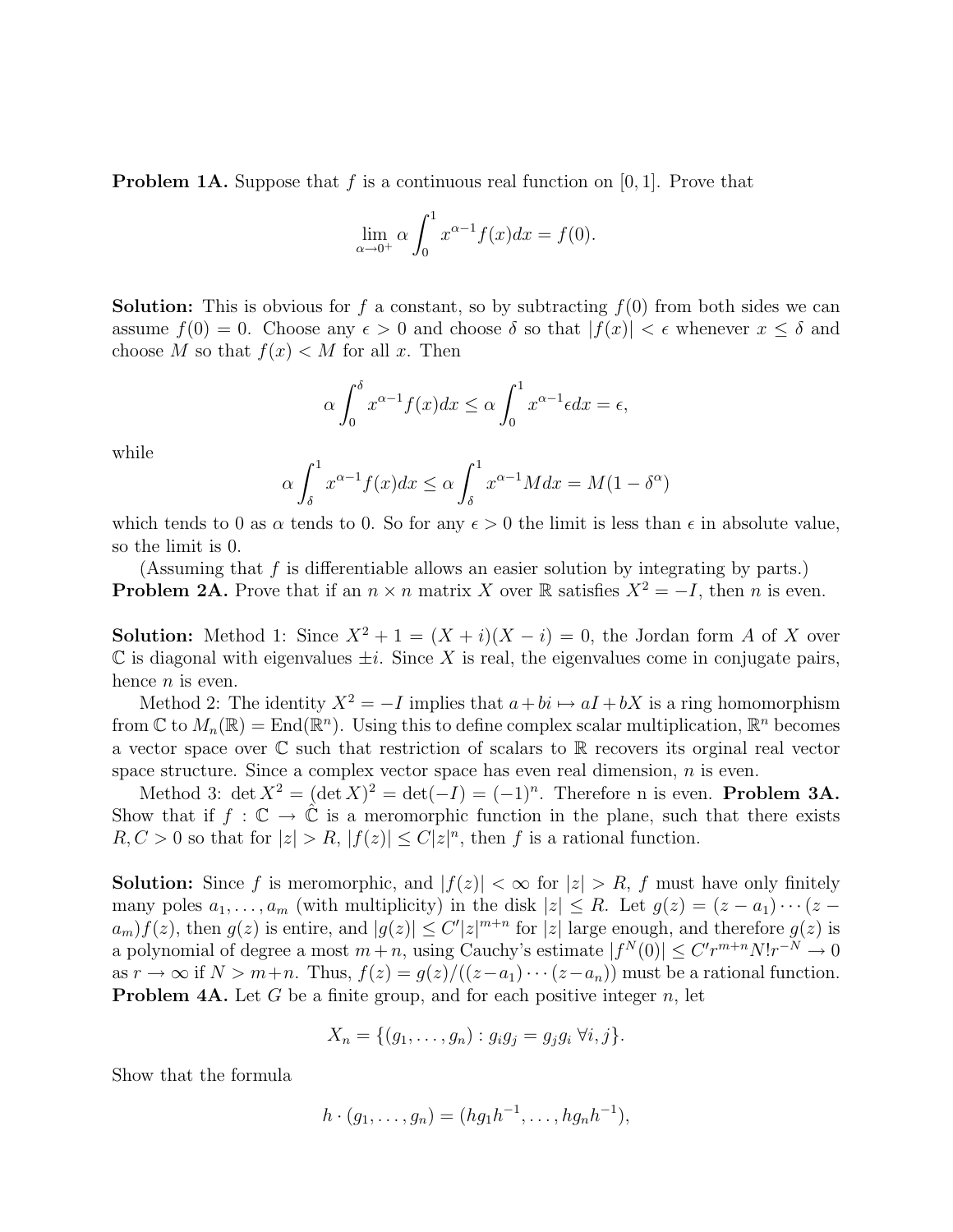defines an action of G on  $X_n$ , and that  $|X_{n+1}| = |G| \cdot |X_n/G|$  for all n, where  $X_n/G$  denotes the set of G-orbits in  $X_n$ .

## Solution:

The given formula defines the action of G on  $G<sup>n</sup>$  by coordinatewise conjugation, so one only has to verify that if  $(g_1, \ldots, g_n) \in X_n$ , then  $h \cdot (g_1, \ldots, g_n) \in X_n$ . Since  $g_i$  commutes with  $g_j$  implies  $hgh^{-1}$  commutes with  $hgh^{-1}$ , this is clear.

For the counting asserstion, we have  $|X_n/G| = \frac{1}{|G|} \sum_{h \in G} f_n(h)$ , by Burnside's Lemma, where  $f_n(h)$  is the number of elements of  $X_n$  fixed by h. Now  $(g_1, \ldots, g_n)$  is fixed by h if and only if h commutes with each  $g_i$ , that is, if and only if  $(g_1, \ldots, g_n, h)$  belongs to  $X_{n+1}$ . Thus  $|X_{n+1}| = \sum_{h \in G} f_n(h) = |G| \cdot |X_n/G|.$ 

Problem 5A. There is a "folk theorem" that a four-footed table can always be rotated into a stable position on an uneven floor. Prove the following mathematical formulation of this theorem.

Define four points in  $\mathbb{R}^2$ , depending on an angle  $\theta$ , by  $P_1(\theta) = (\cos \theta, \sin \theta), P_2(\theta) =$  $(-\sin\theta, \cos\theta), P_3(\theta) = (-\cos\theta, -\sin\theta), P_4(\theta) = (\sin\theta, -\cos\theta).$  Show that given any continuous function  $h: \mathbb{R}^2 \to \mathbb{R}$ , there exists a value of  $\theta$  such that the four points  $Q_i(\theta)$  $(P_i(\theta), h(P_i(\theta)))$  on the graph of h are co-planar in  $\mathbb{R}^3$ .

**Solution:** Let  $\tilde{h}(\theta) = h(\cos \theta, \sin \theta)$  and  $g(\theta) = \tilde{h}(\theta) - \tilde{h}(\theta + \pi/2) + \tilde{h}(\theta + \pi) - \tilde{h}(\theta + 3\pi/2)$ . Then q is continuous and satisfies  $q(\theta + \pi/2) = -q(\theta)$ . In particular, for any real number x that is a value of g, we see that  $-x$  is also a value of g, hence by the Intermediate Value Theorem, there exists  $\theta$  such that  $g(\theta) = 0$ . For this  $\theta$  we have  $(h(\theta) + h(\theta + \pi))/2 =$  $(h(\theta + \pi/2) + h(\theta + 3\pi/2))/2$ . Call the quantity on both sides of this equality z. Then the point  $(0, 0, z) \in \mathbb{R}^3$  lies on both the lines  $Q_1(\theta)Q_3(\theta)$  and  $Q_2(\theta)Q_4(\theta)$ , showing that the four points  $Q_i(\theta)$  are co-planar.

**Problem 6A.** Let  $M_2(\mathbb{C})$  be the set of  $2 \times 2$  matrices over the complex numbers. Given  $A \in M_2(\mathbb{C})$ , define  $C(A) = \{B \in M_2(\mathbb{C}) : AB = BA\}.$ 

(a) Prove that  $C(A)$  is a linear subspace of  $M_2(\mathbb{C})$ , for every A.

(b) Determine, with proof, all possible values of the dimension dim  $C(A)$ .

(c) Formulate a simple and explicit rule to find dim  $C(A)$ , given A. "Simple" means the rule should yield the answer with hardly any computational effort.

## Solution:

(a) Either check directly that  $C(A)$  is closed under matrix addition and scalar multiplication, or just note that for fixed A, the matrix equation  $AB = BA$  is a system of linear equations in the entries of B.

(b) If  $A' = SAS^{-1}$  is similar to A, then it is easy to verify that  $B \mapsto SBS^{-1}$  is a linear isomorphism of  $C(A)$  on  $C(A')$ . Hence we may assume w.o.l.o.g. that A is in Jordan canonical form. This leads to three cases: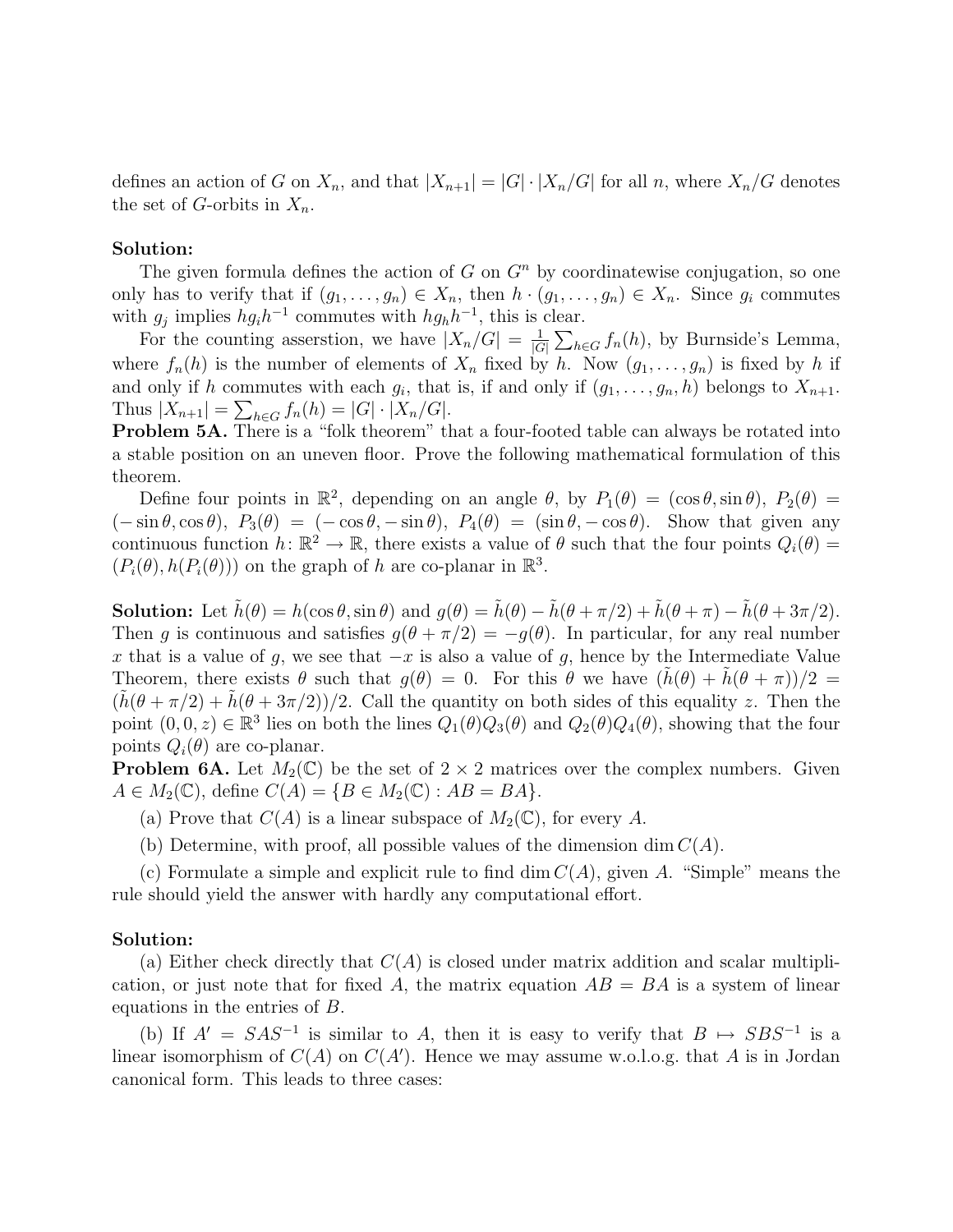Case I.

$$
A = \begin{bmatrix} a & 0 \\ 0 & b \end{bmatrix}, \quad \text{where } a \neq b.
$$

Then  $C(A)$  consists of the diagonal matrices, dim  $C(A) = 2$ . Case II.

$$
A = \begin{bmatrix} a & 1 \\ 0 & a \end{bmatrix}.
$$

Then  $C(A)$  is the set of matrices B of the form

$$
B = \begin{bmatrix} a & b \\ 0 & a \end{bmatrix},
$$

so again dim  $C(A) = 2$ .

Case III. A is a scalar multiple of I. Then  $C(A) = M_2(\mathbb{C})$ , dim  $C(A) = 4$ .

(c) The result of part (b) can be reformulated as follows: if A is a scalar multiple of  $I$ , then dim  $C(A) = 4$ , otherwise dim  $C(A) = 2$ .

Problem 7A. Compute

$$
\int_0^\pi \frac{d\theta}{a + \cos \theta}
$$

for  $a > 1$  using the method of residues.

**Solution:** Using  $z = e^{i\theta}$ ,  $dz = ie^{i\theta}d\theta$ ,  $\cos \theta = (z + 1/z)/2$ , we may rewrite the integral as a line integral

$$
-2i \int_{|z|=1} \frac{dz}{z^2 + 2az + 1}.
$$

Factor the denominator as  $(z - \alpha)(z - \beta)$ , where  $\alpha = -a + \sqrt{a^2 - 1}, \beta = -a - \sqrt{a^2 - 1},$ and  $|\alpha| < 1, |\beta| > 1$ . Then

$$
Res_{z=a} \frac{1}{z^2 + 2az + 1} = \frac{1}{\alpha - \beta},
$$

and we see that the integral is equal to  $-2i \cdot 2\pi i \cdot \frac{1}{\alpha - \beta} = 2\pi/\sqrt{a^2 - 1}$ .

**Problem 8A.** Let  $\mathbb{Q}(x)$  be the field of rational functions of one variable over  $\mathbb{Q}$ . Let  $i: \mathbb{Q}(x) \to \mathbb{Q}(x)$  be the unique field automorphism such that  $i(x) = x^{-1}$ . Prove that the subfield of elements fixed by i is equal to  $\mathbb{Q}(x + x^{-1})$ .

**Solution:** Let F denote the fixed subfield, and set  $y = x + x^{-1} \in F$ . Clearly  $\mathbb{Q}(y) \subseteq F \neq \mathbb{Z}$  $\mathbb{Q}(x)$ . The equation  $x^2 - yx + 1 = 0$  shows that  $\mathbb{Q}(x)$  is an algebraic extension of degree 2 over  $\mathbb{Q}(y)$ . Hence the only extension of  $\mathbb{Q}(y)$  properly contained in  $\mathbb{Q}(x)$  is  $\mathbb{Q}(y)$  itself, so  $F = \mathbb{Q}(y).$ 

**Problem 9A.** Let  $d_k := \text{LCM}\{1, 2, ..., k\}$  (the least common multiple) and  $I_m = \int_0^1 x^m (1-t)^m dt$  $(x)^{m}dx$ . Show  $d_{2m+1}I_m$  is an integer, and use this to show that  $d_{2m+1} \geq 2^{2m}$ .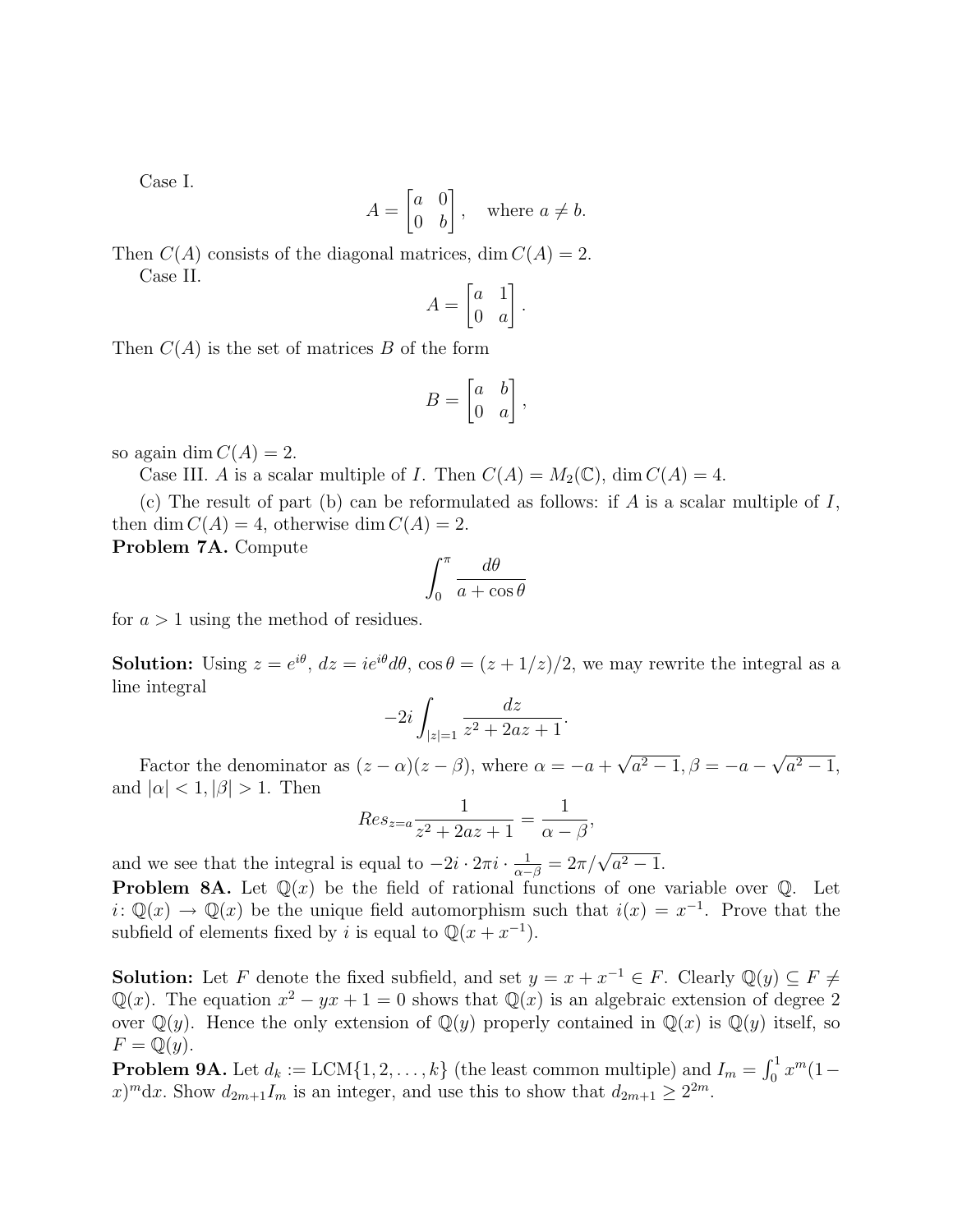Solution:

$$
I_m = \sum_{n=0}^{2m} \frac{a_n}{n+1}
$$

for some integers  $a_n$  so  $d_{2m+1}I_m \in Z$ . Also if  $f(x) = x(1-x)$ ,  $f(0) = f'(1/2) = f(1) = 0$ ,  $f(1/2) = 1/4$  and  $1/2$  is the only critical point of f on  $(0, 1)$  so  $0 < I_m \le (1/4)^m$  and so  $d_m I_m \geq 1$  and the statement follows.

**Problem 1B.** Let  $I \subseteq \mathbb{R}$  be an open interval, and let  $f : I \to \mathbb{R}$  have continuous k-th derivatives  $f^{[k]}$  on I for  $k \leq n-1$ . Let  $a \in I$  be a point such that  $f^{[k]}(a) = 0$  for all  $1 \leq k \leq n-1$ ,  $f^{[n]}(a)$  exists and  $f^{[n]}(a) > 0$ . Prove that f has a local minimum at a if n is even, and has no local extremum at a if n is odd.

**Solution:** Since  $f^{[n-1]}(a) = 0$ , the definition of derivative gives

$$
\lim_{x \to a} \frac{f^{[n-1]}(x)}{x - a} = f^{[n]}(a) > 0,
$$

and hence there exists  $\epsilon > 0$  such that  $f^{[n-1]}(x)/(x - a) > 0$  for all  $x \in (a - \epsilon, a + \epsilon) \setminus \{a\}.$ Taylor's Theorem with remainder yields

$$
f(x) = f(a) + f[n-1](c)(x - a)n-1/(n - 1)!
$$

for some  $c \in [a, x]$  if  $x \ge a$ , or  $c \in [x, a]$  if  $x \le a$ . For  $x \in (a - \epsilon, a)$  we have  $f^{[n-1]}(c) \le 0$ , whence  $f(x) \ge f(a)$  if n is even,  $f(x) \le f(a)$  if n is odd. Similarly, we find for  $x \in (a, a + \epsilon)$ that  $f(x) > f(a)$  for any n. For n even, this implies that f has a local minimum at a. For n odd, it implies that either f has no local extremum at a, or else f is constant on  $(a-\epsilon, a+\epsilon)$ . But the hypothesis  $f^{[n]}(a) > 0$  rules out the latter possibility.

**Problem 2B.** Let A and B be  $n \times n$  matrices over a field of characteristic zero. Prove that the condition  $BA - AB = A$  implies that A is nilpotent. (Hint: what does A do to eigenvectors of B?)

**Solution:** Without loss of generality we can enlarge the field, say  $k$ , to be algebraically closed, since this does not change the hypothesis or the conclusion. Let  $v$  be an eigenvector of B, say  $Bv = \lambda v$ . Then  $BAv = A(B+I)v = (\lambda + 1)Av$ , in other words, if  $Av \neq 0$  then Av is also an eigenvector of B with eigenvalue  $\lambda + 1$ . Since B has finitely many eigenvalues, we must have  $A^k v = 0$  for some k, so A is singular. Since  $AB = BA - A$  we also see that B preserves the nullspace W of A. Then A and B induce linear transformations  $A'$ ,  $B'$  of  $k^{n}/W$  which again satisfy  $B'A' - A'B' = A'$ . It follows by induction on n that A' is nilpotent, hence so is A.

**Problem 3B.** How many roots of the equation  $z^4 - 5z^3 + z - 2 = 0$  lie in the disk  $|z| < 1$ ?

**Solution:** By Rouche's theorem, since  $|z^4 - 5z^3 + z - 2 - (-5z^3)| = |z^4 + z - 2| \le 4 < 5 =$  $|-5z^3|$  for  $|z|=1$ , then  $z^4-5z^3+z-2$  has the same number of zeroes for  $|z|<1$  as  $-5z^3$ . which has three zeroes (counted with multiplicity).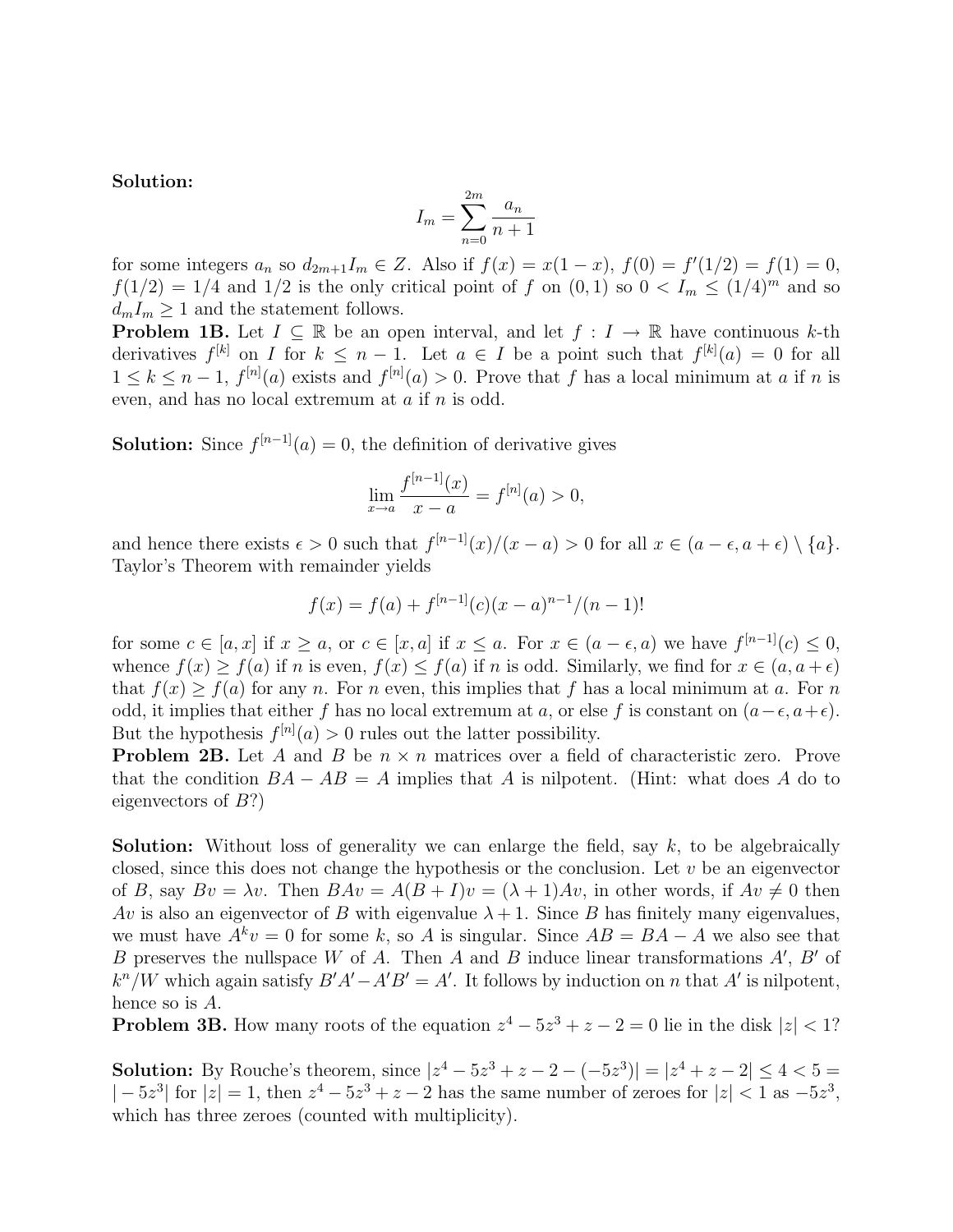**Problem 4B.** Consider a polynomial expression  $H(\alpha) = A + B\alpha + C\alpha^2 + \cdots + D\alpha^N$  with rational coefficients  $A, B, C, \ldots, D$ , where  $\alpha$  is an algebraic number, in other words a root of some polynomial with rational coefficients. Prove that if  $H(\alpha) \neq 0$ , then the reciprocal  $1/H(\alpha)$  can be expressed as a polynomial in  $\alpha$  with rational coefficients.

**Solution:**Let  $P(x)$  be a polynomial of minimal degree such that  $P(\alpha) = 0$ . Then P must be irreducible in  $\mathbf{Q}[x]$  (since otherwise  $\alpha$  would be a root of a polynomial of a smaller degree). By the Euclidean algorithm in  $\mathbf{Q}[x]$ , there exist polynomials  $F(x)$  and  $G(x)$  with rational coefficients such that the greatest monic common divisor  $D$  of  $P$  and  $H$  is written as  $D(x) = F(x)P(x) + G(x)H(x)$ . Then D cannot be a scalar multiple of P (since otherwirse we would have  $H(\alpha) = 0$ , and cannot be a proper divisor of P (since P is irreducible), and so  $D = 1$ . Thus  $1/H(\alpha) = G(\alpha)$ .

**Problem 5B.** Let  $f : \mathbb{R}^3 \to \mathbb{R}$  be a continuous function of compact support. Show that  $u(x) = \int_{\mathbb{R}^3}$  $f(y)$  $\frac{f(y)}{|x-y|}dy$  is well defined and that  $\lim_{|x|\to\infty} u(x)|x| = \int_{\mathbb{R}^3} \bar{f}(y)dy$ .

**Solution:**Choose R so that  $f(y) = 0$  if  $|y| \ge R$ . Then for  $a = R + |x|$ , and using polar coordinates,

$$
\int \left| \frac{f(y)}{|x-y|} \right| dy \le (\max |f|) 4\pi \int_0^a \frac{1}{r} r^2 dr < \infty,
$$

shows that the integral exists. On the other hand, for  $|x| \ge L \ge R$  and y satisfying  $f(y) \ne 0$ , we have

$$
\left|\frac{|x|}{|x-y|} - 1\right| \le \frac{R}{L-R},
$$

which implies

$$
\left| u(x)|x| - \int f(y)dy \right| \leq \frac{R}{L-R} \int |f(y)|dy.
$$

The result follows by sending  $L \to \infty$ .

**Problem 6B.** Let  $\lambda_1 \geq \cdots \geq \lambda_n$  be eigenvalues of a symmetric real  $n \times n$ -matrix A. Prove that

$$
\lambda_k = \max_{V^k} \min_{x \in (V^k - 0)} \frac{(Ax, x)}{(x, x)},
$$

where the maximum is taken over all k-dimensional linear subspaces  $V^k$ , the minimum over all non-zero vectors in the subspace, and  $(x, y)$  denotes the Euclidean dot-product. (Hint: any k-dimensional subspace intersects the space spanned by the eigenvectors of the  $n+1-k$ smallest eigenvalues in a space of dimension at least 1.)

Solution: In the orthonormal basis of eigenvectors of A (provided by the orthogonal diagonalization theorem) we have:

$$
(Ax, x) = \lambda_1 x_1^2 + \dots + \lambda_n x_n^2.
$$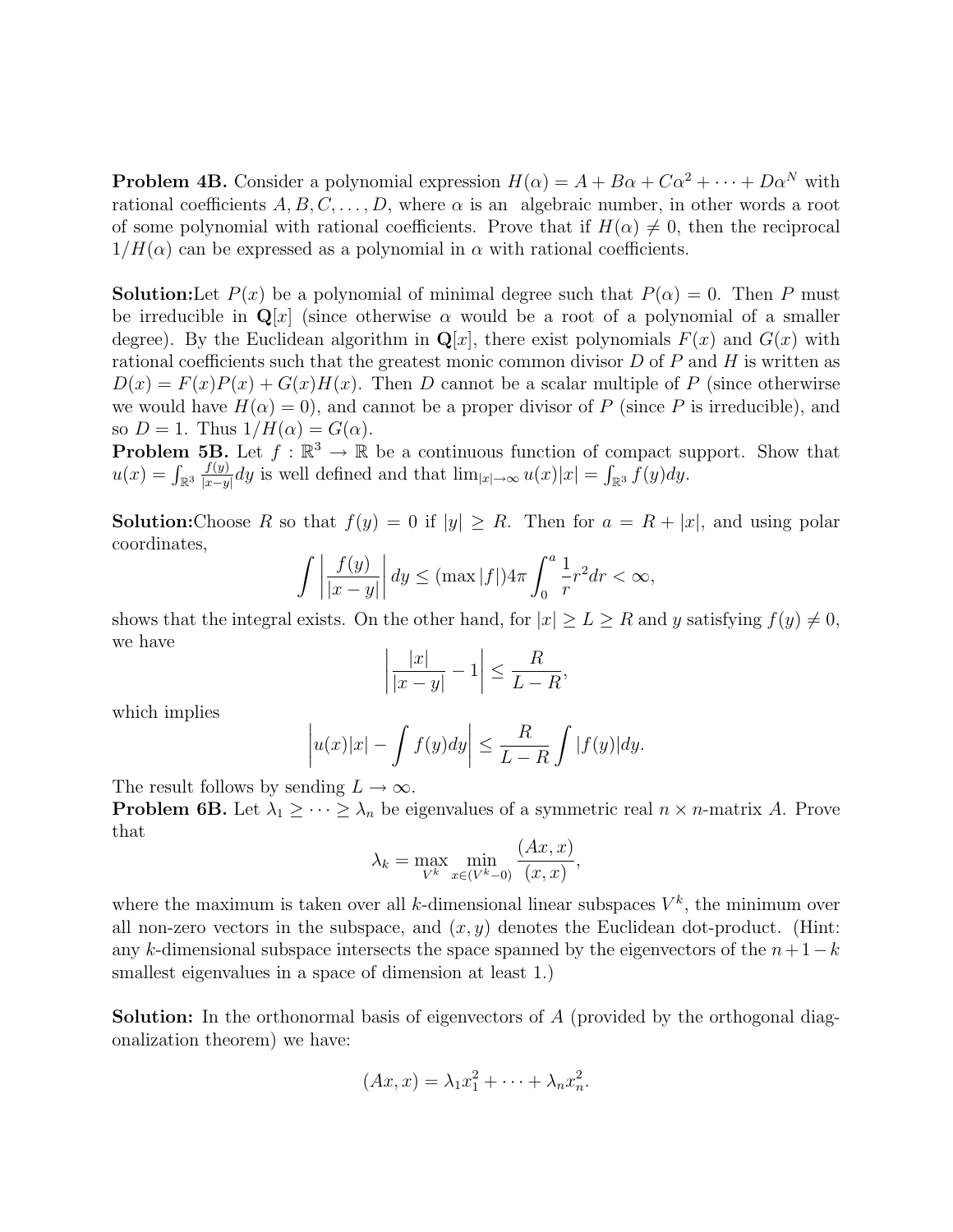Let W denotes the subspace of *co*dimension  $k-1$  given by the equations  $x_1 = \cdots = x_{k-1} = 0$ . On  $W$ , we have:

$$
(Ax,x) = \lambda_k x_k^2 + \dots + \lambda_n x_n^2 \leq \lambda_k (x_k^2 + \dots + x_n^2) = \lambda_k (x,x),
$$

i.e. the ratio  $(Ax, x)/(x, x) \leq \lambda_k$ . Since every k-dimensional subspace  $V^k$  has a non-trivial intersection with W, we conclude that  $\min(Ax, x)/(x, x)$  on every  $V^k$  does exceed  $\lambda_k$ . On the other hand, in the k-dimensional subspace  $V_0^k$  given by the equations  $x_{k+1} = \cdots = x_n = 0$ , we have:

$$
(Ax,x) = \lambda_1 x_1^2 + \dots + \lambda_k x_k^2 \ge \lambda_k (x_1^2 + \dots + x_k^2) = \lambda_k (x,x),
$$

the ratio  $(Ax, x)/(x, x) \geq \lambda_k$ .

Problem 7B. If is a univalent (1-1 analytic) function with domain the unit disc such that  $f(z) = z + \sum_{n=2}^{\infty} a_n z^n$ , then prove that

$$
g(z)=\sqrt{f(z^2)}
$$

is an odd analytic univalent function on the unit disc.

**Solution:** The function  $f(z^2) = z^2 \phi(z)$ , where  $\phi(0) = 1$ . Since f is univalent,  $\phi(z) \neq 0$ for  $z \neq 0$ . Then we may define a well-defined branch  $h(z) = \sqrt{\phi(z)}$ , since  $B_1(0)$  is simplyconnected. Since  $f(z^2)$  is even, and  $z^2$  is even, we must have  $\phi(z)$  is even. Since  $\phi(z) = \phi(-z)$ for z near zero, we must have  $\sqrt{\phi(z)} = \sqrt{\phi(-z)}$  for z near zero, and therefore everywhere. Thus  $\sqrt{\phi(z)}$  is an even function too. Thus,  $g(z) = 1/\sqrt{f(z^2)} = 1/z\sqrt{\phi(z)}$  is an odd function defined for  $z \in B_1(0) - \{0\}.$ 

Suppose that  $g(z_1) = g(z_2)$ . Then  $f(z_1^2) = f(z_2^2)$ , which means that  $z_1^2 = z_2^2$ , since f is univalent. If  $z_1 = -z_2$ , then  $g(z_1) = -g(z_2)$ , which may hold only if  $z_1 = z_2 = 0$ . Otherwise,  $z_1 = z_2$ , so in either case g is univalent.

## Problem 8B.

- 1. Let G be a non-abelian finite group. Show that  $G/Z(G)$  is not cyclic, where  $Z(G)$  is the center of G.
- 2. If  $|G| = p^n$ , with p prime and  $n > 0$ , show that  $Z(G)$  is not trivial.
- 3. If  $|G| = p^2$ , show that G is abelian.

## Solution:

- 1. If g is an element of G whose image generates the cyclic group  $G/Z$ , then G is generated by the commuting set  $q$  and  $Z$ , so is abelian.
- 2. All conjugacy classes have order a power of  $p$  (as their order is the index of a centralizer of one of their elements) so the number of conjugacy classes with just one element is a multiple of p. These conjugacy classes form the center, so the center has order a multiple of  $p$  so is non-trivial.